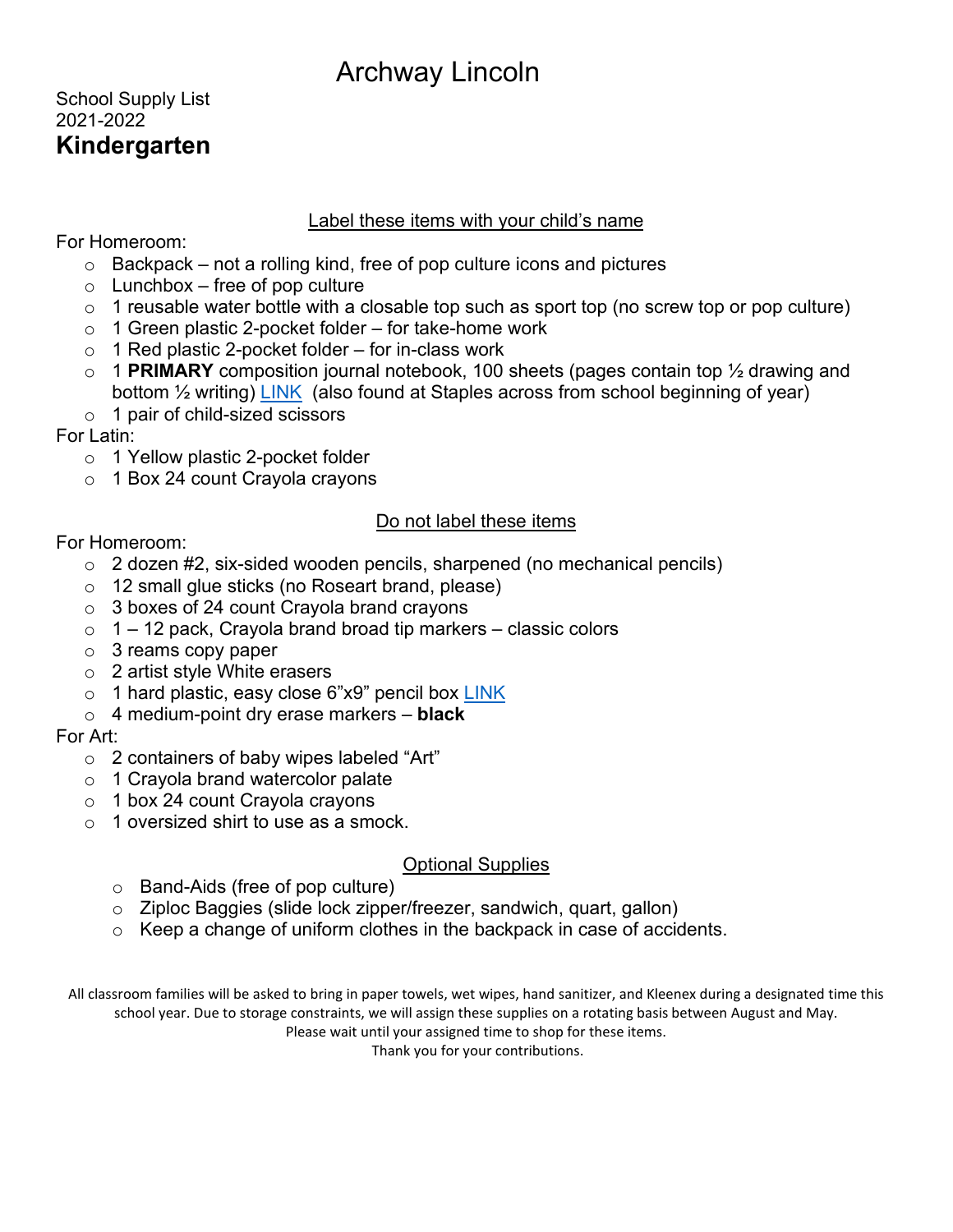## School Supply List 2021-2022 **First Grade**

#### **Label these items with your child's name**

#### For Homeroom:

- o Backpack not a rolling kind, free of pop culture icons and pictures
- $\circ$  Lunchbox free of pop culture
- o 1 reusable water bottle with a **sport top (no screw top bottles)**
- o 2 plastic, 2-pocket folders, one each in Red, Green
- $\circ$  1 zippered pencil pouch
- o 1 spiral notebook Yellow, 90 page, wide-ruled
- o 1 pair of child-sized scissors
- o 1 hard plastic 6x9in pencil box [LINK](https://www.reallygoodstuff.com/pencil-storage-box-clear-blue/p/701917/?cvsfa=4492&cvsfe=2&cvsfhu=373031393137&gclid=Cj0KEQiA6ounBRCq0LKBjKGgysEBEiQAZmpvA0xbXIBe2_F2RbkUJoLQox4yWmtlfmCqNpd3RK9JD0UaAvQ18P8HAQ)
- o 1 **Primary** composition journaling notebooks, (pages contain top ½ drawing and bottom ½ writing space) [LINK](https://www.officedepot.com/a/products/356555/Mead-K-2-Classroom-Primary-Journal/?cm_mmc=PLA-_-Google-_-Notebooks_Pads-_-356555-VQ6-232731890134-VQ16-c-VQ17-pla-VQ18-online-VQ19-356555-VQ20-383775299509-VQ21--VQ22-985438965-VQ27-50332353058&mrkgcl=1104&mrkgadid=3253333560&rkg_id=h-8e8eb00de4616d094fc6bb40a90d02f1_t-1518115443&adpos=1o1&creative=232731890134&device=c&matchtype=&network=g&gclid=EAIaIQobChMIuNyJ2_yW2QIVA2t-Ch1ljQUlEAQYASABEgL3AvD_BwE)

For Latin:

- o 1 Yellow plastic 2-pocket folder
- o 1 pack of pencils

#### **Do not label these items**

#### For Homeroom:

- o 4 boxes of 24 count Crayola brand crayons
- o 4 Elmer's glue sticks
- $\circ$  2 dozen, #2, six-sided Ticonderoga or Forest Choice brand wooden pencils, sharpened (no mechanical pencils)
- $\circ$  1 4 pack black fine-tip Expo dry erase markers
- o 3 reams copy paper
- o 1 ream card stock
- o 2 large white erasers
- o **Last Name A-M:** 1 box of tissues and 1 box baby wipes
- o **Last Name N-Z:** 1 container of wipes (Clorox) and 1 paper towel roll

#### For Art:

- $\circ$  1 2 pack fine point black sharpies
- o 1 Canson XL watercolor pad
- o 1 oversized shirt to use as a smock.

#### **Optional Supplies**

- $\circ$  1 box 5ml thermal laminating sheets
- o Ziploc baggies any size
- o Stickers, stamps and pencils
- o Keep a change of uniform clothes in the backpack in case of accidents.

All classroom families will be asked to bring in paper towels, wet wipes, hand sanitizer, and Kleenex during a designated time this school year. Due to storage constraints, we will assign these supplies on a rotating basis between August and May.

Please wait until your assigned time to shop for these items.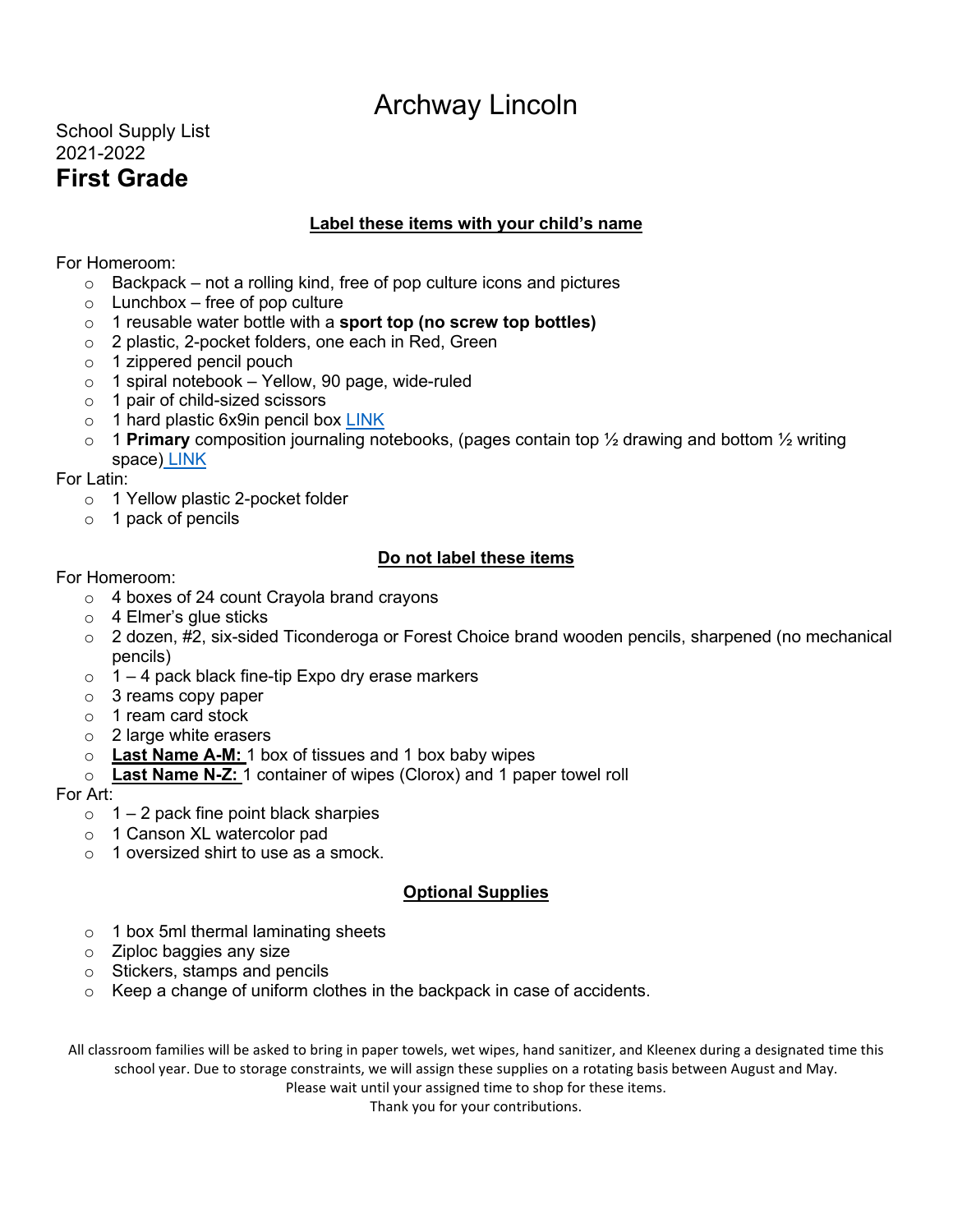## School Supply List 2021-2022 **Second Grade**

#### Label these items with your child's name

For Homeroom:

- $\circ$  Backpack not a rolling kind, free of pop culture icons and pictures
- $\circ$  Lunchbox free of pop culture
- $\circ$  1 reusable water bottle with a sport top (no screw top bottles)
- $\circ$  1 pair child-sized scissors (for ages 8+ these are a little larger)
- $\circ$  1 hard plastic pencil box  $-5"x8"$
- o 7 plastic, 2-pocket folders (with or without brads), one each in Red, Blue, Green, Purple, Orange, Black, White,
- o 4 composition notebooks, one each in Red, Green, Purple, Blue

For Latin:

o 1 Yellow plastic 2-pocket folder

## Do not label these items

For Homeroom:

- o 1 box of 24 count Crayola brand crayons
- $\circ$  1 box of 18 count Crayola brand colored pencils
- $\circ$  1 box of Crayola brand washable fine tip markers (classic colors)
- o 4 large Elmer's glue sticks (no purple glue)
- o 4 dozen #2, six-sided Ticonderoga or Forest Choice wooden pencils, sharpened (no mechanical pencils)
- o 12 Red erasable wooden pencils, sharpened
- $\circ$  2 4 pack Expo brand medium point dry erase markers
- o 3 reams copy paper
- $\circ$  2 highlighters 1 Pink, 1 Yellow
- $\circ$  2 pack white erasers (polymer)

#### For Art:

- $\circ$  1 2 pack fine point Black sharpies
- $\circ$  1 Crayola brand watercolor palate
- o 1 pack of Forest Choice pencils
- o 1 oversized shirt to use as a smock.

## Optional Supplies

- o Personal pencil sharpener
- o 1 packet colored or white cardstock (girls)
- o Baggies, any size (boys)

All classroom families will be asked to bring in paper towels, wet wipes, hand sanitizer, and Kleenex during a designated time this school year. Due to storage constraints, we will assign these supplies on a rotating basis between August and May.

Please wait until your assigned time to shop for these items.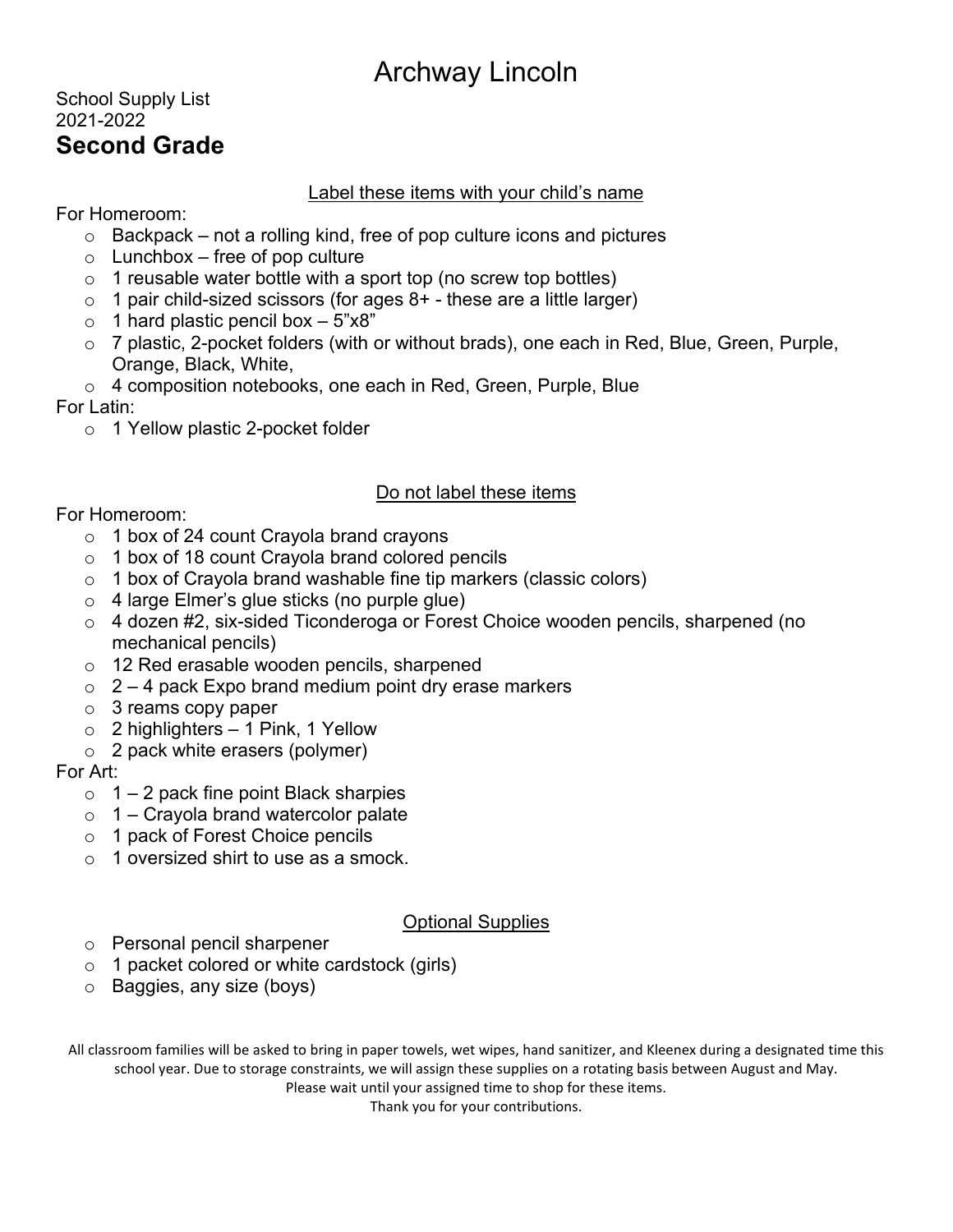## School Supply List 2021-2022 **Third Grade**

## Label these items with your child's name

For Homeroom:

- $\circ$  Backpack not a rolling kind, free of pop culture icons and pictures
- $\circ$  Lunchbox free of pop culture
- $\circ$  1 reusable water bottle with a sport top (no screw top bottles)
- o 7 plastic, 2-pocket folders (without brads), one each in Red, Blue, Green, Purple, Black, Yellow, Orange
- $\circ$  1 zippered pencil pouch [LINK](https://www.amazon.com/Advantus-Zippered-Binder-Enforced-67024/dp/B004I2HYMS/ref=sr_1_11?ie=UTF8&qid=1425591545&sr=8-11&keywords=pencil+pouch) (no boxes)
- o 1 box of 24 count Crayola brand crayons -OR- an18 pack of Crayola brand twistable colored pencils
- o 2 wide-ruled composition notebooks
- o graph paper composition notebook for math
- $\circ$  1 1" binder
- o 1 pack Index cards

For Latin:

- o 1 Letter Size plastic expanding file folder [LINK](https://www.amazon.com/Five-Star-6-Pocket-Expanding-Selected/dp/B006023FZ4/ref=pd_ybh_a_8?_encoding=UTF8&psc=1&refRID=K6YQZCREFS40RRHYE1N0)
- o 1 Black wide-ruled composition notebook
- $\circ$  300 pack index cards

## For Music:

- o 1 Black plastic 2-pocket folder
- $\circ$  1 70pg spiral notebook in Black

## Do not label these items

For Homeroom:

- $\circ$  2 dozen #2, six-sided Ticonderoga or Forest Choice brand wooden pencils ONLY, sharpened (no mechanical pencils)
- o 1 pair pointed school scissors
- o 3 Red Ticonderoga Pencils
- o 1 pack of White erasers, "white pearl"
- o 12 Expo brand medium point dry erase markers, Black ONLY
- $\circ$  1 pack of 200 sheet, wide ruled loose-leaf paper with reinforced holes
- $\circ$  3 reams copy paper
- $\circ$  5 pk highlighters 2 Yellow, 1 Pink, 1 Green, 1 Orange

For Art:

- o 2 Ultra fine point Black Sharpies
- o 1 Canson XL watercolor pad

All classroom families will be asked to bring in paper towels, wet wipes, hand sanitizer, and Kleenex during a designated time this school year. Due to storage constraints, we will assign these supplies on a rotating basis between August - May. Please wait until your assigned time to shop for these items.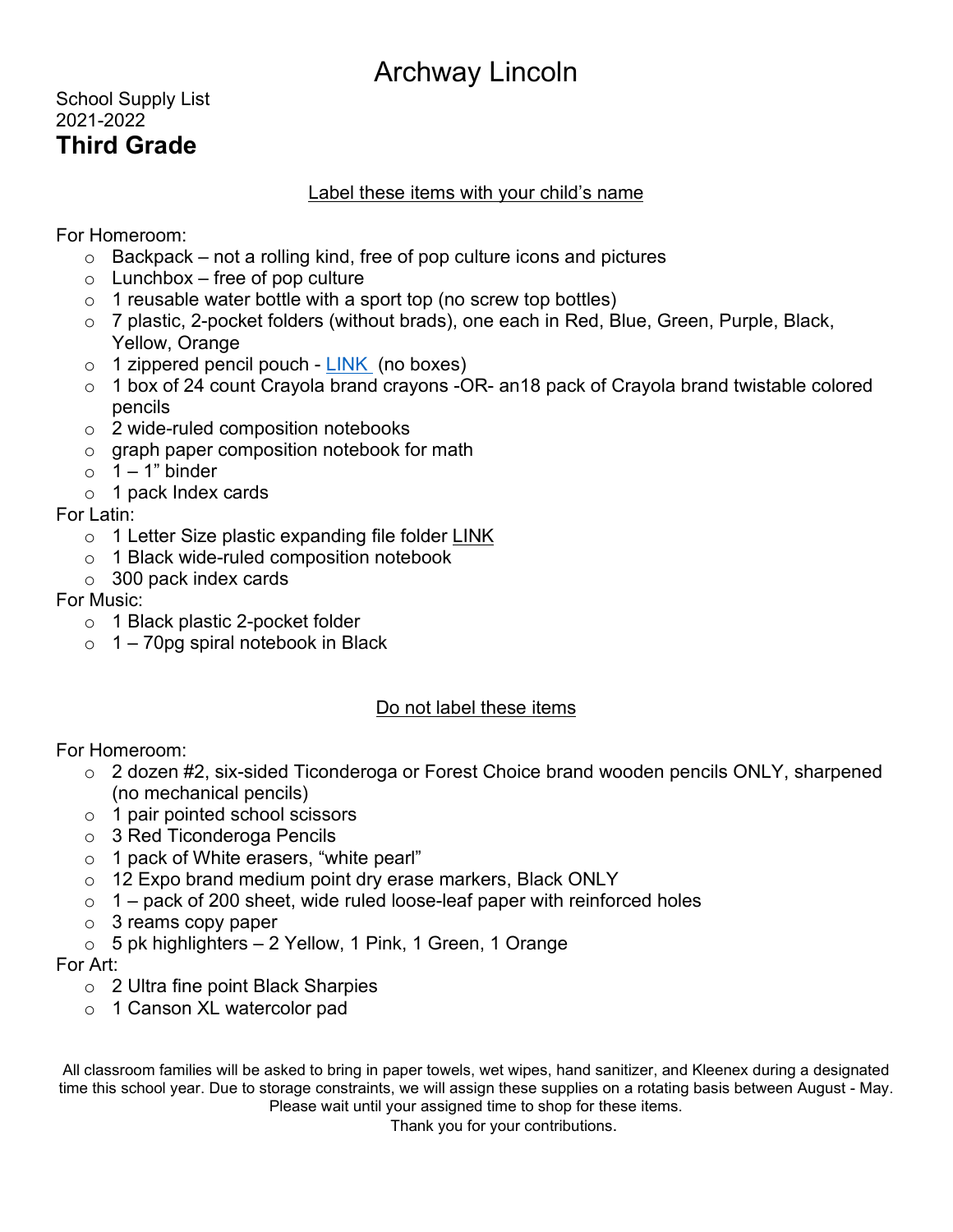## School Supply List 2021-2022 **Fourth Grade**

### Label these items with your child's name

For Homeroom:

- $\circ$  Backpack not a rolling kind, free of pop culture icons and pictures
- $\circ$  Lunchbox free of pop culture
- $\circ$  1 reusable water bottle with a sport top (no screw top bottles)
- o 1 pencil bag [LINK](https://www.amazon.com/Advantus-Zippered-Binder-Enforced-67024/dp/B004I2HYMS/ref=sr_1_11?ie=UTF8&qid=1425591545&sr=8-11&keywords=pencil+pouch)
- o 5 plastic, 2-pocket folders (without brads), one each in Red, Blue, Green, Black, Yellow.
- o 5 composition notebooks, one each in Red, Blue, Green, Purple, Black
- $\circ$  1 ruler with inches and centimeters
- o 1 pair of pointed school scissors

For Latin:

- o 1 Letter Size plastic expanding file folder [LINK](https://www.amazon.com/Five-Star-6-Pocket-Expanding-Selected/dp/B006023FZ4/ref=pd_ybh_a_8?_encoding=UTF8&psc=1&refRID=K6YQZCREFS40RRHYE1N0)
- o 1 Black wide-ruled composition notebook
- $\circ$  300 pack index cards

For Music:

- o 1 Black plastic, 2-pocket folder
- $\circ$  1 70pg spiral notebook in Black

#### Do not label these items

For Homeroom:

- o 1 package colored pencils
- $\circ$  10 count thin markers
- o 3 dozen #2, six-sided Ticonderoga or Palomino Forest Choice brand wooden pencils, sharpened (no mechanical pencils)
- o 6 Red erasable wooden pencils, sharpened
- o 12 Expo brand medium point dry erase markers, classic colors (black, blue, red, green)
- $\circ$  2 150 sheet pack, wide-ruled loose-leaf paper
- $\circ$  3 highlighters 1 Yellow, 1 Pink, 1 Green
- $\circ$  2 packages of 100 white, ruled 3"x5" index cards
- $\circ$  3 reams copy paper
- $\circ$  6 small White glue sticks (no purple glue)
- $\circ$  2 White polymer erasers

#### For Art:

- o 1 pack of Forest Choice pencils
- $\circ$  1 pack of hand sanitizer wipes

All classroom families will be asked to bring in paper towels, wet wipes, hand sanitizer, and Kleenex during a designated time this school year. Due to storage constraints, we will assign these supplies on a rotating basis between August and May. Please wait until your assigned time to shop for these items.